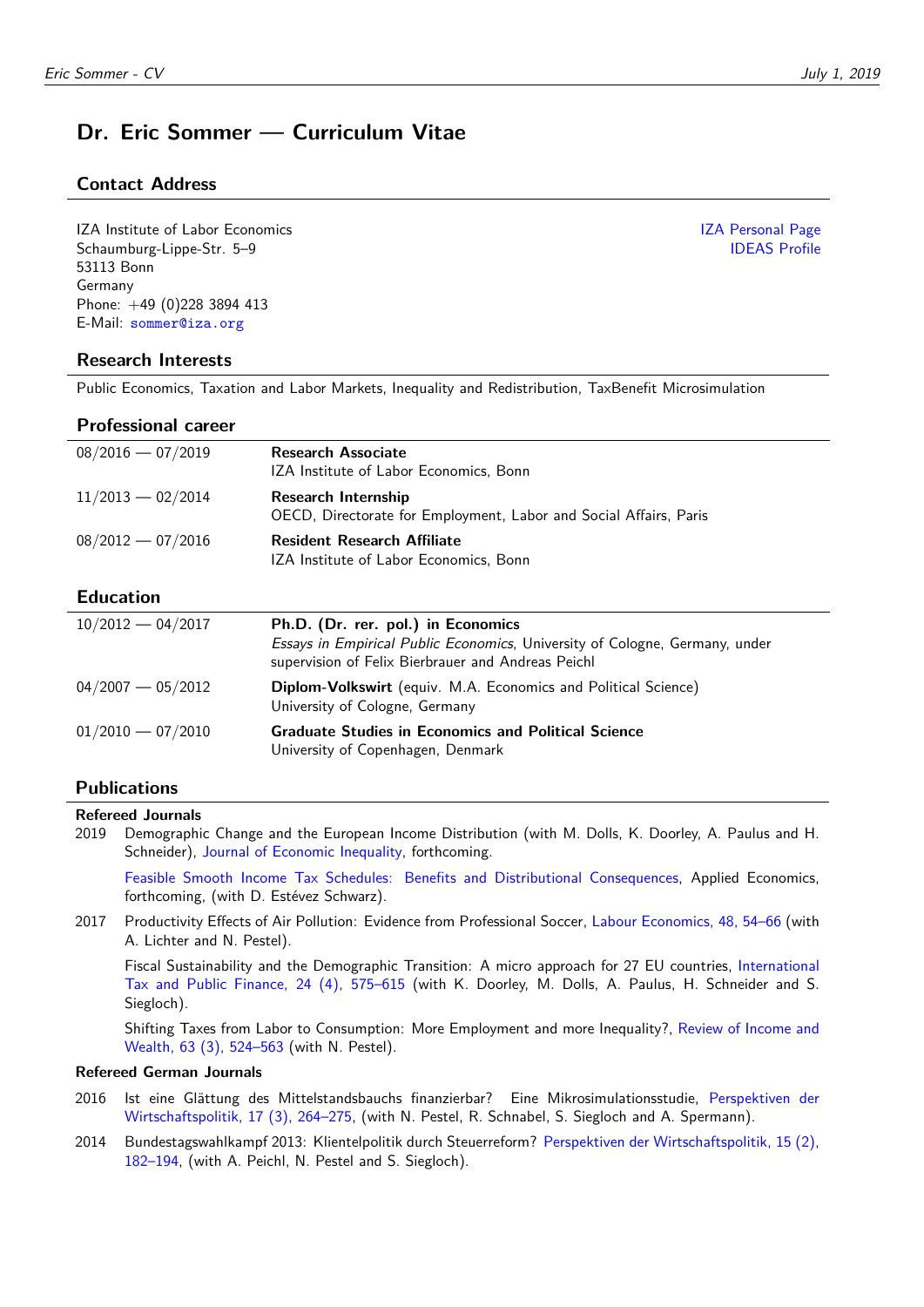#### **Other Publications**

- 2019 Mikrosimulation von Reformszenarien zur finanziellen Entlastung von Geringverdienern, [IZA Research Report](http://ftp.iza.org/report_pdfs/iza_report_88.pdf) [No. 88](http://ftp.iza.org/report_pdfs/iza_report_88.pdf) (with H. Bonin, H. Stichnoth and F. Buhlmann).
- 2018 Arbeitsangebotseffekte einer Reform des Kinderzuschlags, [IZA Research Report No. 85](http://ftp.iza.org/report_pdfs/iza_report_85.pdf) (with H. Bonin, H. Stichnoth and F. Buhlmann).

Verteilungswirkungen der Reformpläne der Großen Koalition: Rentner und Familien sind die Hauptprofiteure, [ZEW policy brief, 2018/2](http://ftp.zew.de/pub/zew-docs/policybrief/pb02-18.pdf) (with F. Buhlmann and H. Stichnoth).

Wissenschaftliche Auswertung über Theorien und Instrumente für ein Inklusives Wachstum in Deutschland, [Bundesministerium für Arbeit und Soziales, Forschungsbericht FB501](http://nbn-resolving.de/urn:nbn:de:0168-ssoar-55512-3) (with. W. Eichhorst and F. Wozny).

2017 Ökonomische Bewertung verschiedener Reformoptionen im deutschen Steuer- und Transfersystem, [IZA Re](http://legacy.iza.org/en/webcontent/publications/reports/report_pdfs/iza_report_79.pdf)[search Report No. 79](http://legacy.iza.org/en/webcontent/publications/reports/report_pdfs/iza_report_79.pdf) (with H. Bonin, F. Buhlmann, S. Camarero Garcia, H. Stichnoth and N. Pestel).

Wealth Transfers and Tax Planning: Evidence for the German Bequest Tax, [IZA Discussion Paper No. 11120.](http://legacy.iza.org/en/webcontent/publications/papers/viewAbstract?dp_id=11120)

People to Jobs, Jobs to People: Global Mobilty and Labor Migration, [IZA Research Report No. 74](http://legacy.iza.org/en/webcontent/publications/reports/report_pdfs/iza_report_74.pdf) (with W. Eichhorst, T. Colussi, M. Guzi, M. Kahanec, A. Lichter and M. Nikolova).

Verteilungswirkungen ökonomischer Anreize energetischer Sanierungen, in: Großmann, K., A. Schaffrin and C. Smigiel (eds): [Energie und soziale Ungleichheit: Zur gesellschaftlichen Dimension der Energiewende in](http://doi.org/10.1007/978-3-658-11723-8) [Deutschland und Europa.,](http://doi.org/10.1007/978-3-658-11723-8) Springer, 425–453 (with A.-L. Guske, K. Jacob, N. Pestel and C. Range).

2016 Verteilungswirkungen umweltpolitischer Maßnahmen und Instrumente, [UBA Texte 73/2016,](http://www.umweltbundesamt.de/sites/default/files/medien/1968/publikationen/2016-11-16_abschlussbericht_verteilungswirkungen_final.pdf) Umweltbundesamt (with K. Jacob, A.-L. Guske, S. Weiland, C. Range, N. Pestel and J. Pohlmann).

Analyse der Verteilung von Einkommen und Vermögen in Deutschland, Projektbericht an das Bundesministerium für Arbeit und Soziales, [IZA Research Report No. 73](http://legacy.iza.org/en/webcontent/publications/reports/report_pdfs/report_pdfs/iza_report_73.pdf) (with B. Boockmann, R. Kleimann, among others).

2014 IZAΨMOD 3.0: The IZA Policy Simulation Model, [IZA Discussion Paper No. 8553](http://www.iza.org/en/webcontent/publications/papers/viewAbstract?dp_id=8553) (with M. Löffler, A. Peichl, N. Pestel and S. Siegloch).

#### **Presentations**

#### **International Conferences**

- 2019 International Microsimulation Association (IMA), Galway.
- 2018 IZA World Labor Conference, Berlin.
- 2016 72*nd* Congress of the International Institute of Public Finance (IIPF), Lake Tahoe; 3 *rd* MaTax Conference, Mannheim.
- 2015 International Microsimulation Association (IMA), Esch-sur-Alzette.
- 2014 Association for Public Policy Analysis & Management (APPAM) International Conference, Segovia; International Microsimulation Association (IMA), Maastricht.
- 2013 69*th* Congress of the International Institute for Public Finance (IIPF), Toarmina; 106*th* Annual conference on Taxation, National Tax Association (NTA), Tampa; 18*th* Spring Meeting of Young Economists (SMYE), Aarhus.

#### **Workshops**

- 2016 IZA Brownbag Seminar, Bonn; IZA/CMR Workshop, Bonn.
- 2015 IZA/OECD Employment Seminar, Paris; IZA Conference on Fiscal Policy Tools and Labor Markets during the Great Recession, Bratislava.
- 2014 Social Policy Division (SPD) Research Workshop, OECD, Paris.
- 2013 Center for Macroeconomic Research (CMR) Seminar, University of Cologne; Tax Policy Workshop at Statistics Norway, Oslo; Young Scholar SOEP Symposium, Delmenhorst.
- 2012 IZA Brown Bag Seminar, Bonn.